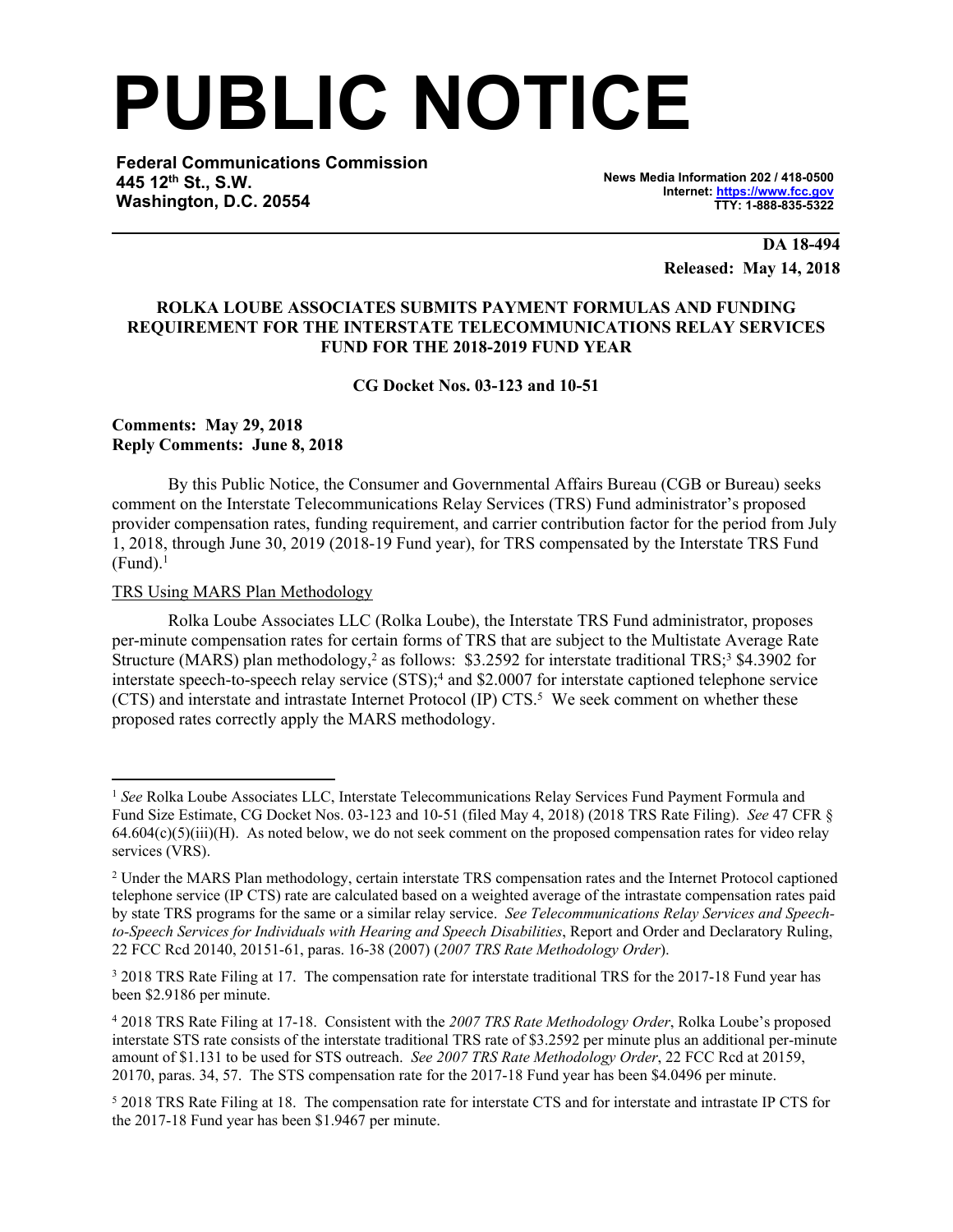In its annual rate filing, Rolka Loube also provides updated information on IP CTS provider costs and repeats its recommendation from prior years that the Commission replace the MARS plan methodology for IP CTS with a cost based compensation rate. Rolka Loube uses cost data submitted by providers to further recommend setting an interim rate of \$1.75 per minute, an approximately 10% reduction from the Fund year 2017-2018 IP CTS rate of \$1.9467.<sup>6</sup> Because the Commission presently has an open rulemaking to address the appropriate compensation methodology for IP CTS, $\frac{7}{7}$  it is premature for the Bureau to address Rolka Loube's recommendations regarding the IP CTS compensation rate beyond its proposed MARS rate for the upcoming Fund year. As in past years, however, Rolka Loube's rate filing is available in the dockets listed above. In addition, it is being made available in the Commission's record of the IP CTS rulemaking proceeding.<sup>8</sup>

### IP Relay

Rolka Loube recommends a compensation rate for IP Relay for the 2018-19 Fund year of \$1.36 per minute, an increase of \$0.0265 from the current rate.<sup>9</sup> The IP Relay compensation rate is subject to a price cap methodology.<sup>10</sup> This formula takes a base rate and multiplies it by a factor that reflects an increase due to inflation, offset by a decrease due to efficiencies, and adds exogenous costs.<sup>11</sup> The 2018-19 Fund year is the third year of a three-year price cap period.<sup>12</sup>

The compensation rate for IP Relay for the 2017-18 Fund year has been \$1.335. This was calculated using a base rate of \$1.30, an efficiency factor of 0 percent,<sup>13</sup> and an allowance of \$0.035 for the recovery of certain costs incurred for outreach to the deaf-blind community. Although in 2013, a Commission ruling eliminated compensation for IP Relay outreach,<sup>14</sup> concerns about meeting the TRS needs of people who are deaf-blind, given that there is only one IP Relay provider,15 resulted in a limited

<sup>9</sup> 2018 TRS Rate Filing at 27-28.

<sup>10</sup> 2018 TRS Rate Filing at 25; *see also 2007 TRS Rate Methodology Order,* 22 FCC Rcd at 20159-60, paras. 43-46; *Telecommunications Relay Services and Speech-to-Speech Services for Individuals with Hearing and Speech Disabilities,* Order, 25 FCC Rcd 8689, 8700, paras. 25-26 (2010)*.*

<sup>11</sup> *2007 TRS Rate Methodology Order*, 22 FCC Rcd at 20163, paras. 43-44.

<sup>12</sup> *Telecommunications Relay Services and Speech-to-Speech Services for Individuals with Hearing and Speech Disabilities; Structure and Practices of the Video Relay Service Program*, Order, 31 FCC Rcd 7246, 7252, para. 20 (CGB 2016) (*2016 TRS Rate Order*).

<sup>13</sup> *2016 TRS Rate Order*, 31 FCC Rcd at 7248, 7252, paras. 8, 20.

<sup>6</sup> 2018 TRS Rate Filing at 22-23.

<sup>7</sup> *See Misuse of Internet Protocol (IP) Captioned Telephone Service et al.*, Report and Order and Further Notice of Proposed Rulemaking, 28 FCC Rcd 13420, 13472-79, paras. 111-27 (2013).

<sup>8</sup> Specifically, the annual rate filing will be made available in the following dockets: CG Docket Nos. 03-123, 10- 51, and 13-24.

<sup>&</sup>lt;sup>14</sup> In the 2013 order, the Commission expected that the development of a national outreach program would replace the handling of IP Relay outreach by providers. *Structure and Practices of the Video Relay Service Program; Telecommunications Relay Services and Speech-to-Speech Services for Individuals with Hearing and Speech Disabilities*, Report and Order and Further Notice of Proposed Rulemaking, 28 FCC Rcd 8618, 8634-39, 8696, paras. 31-39, 192 (2013).

<sup>15</sup> Sprint remains the sole IP Relay provider.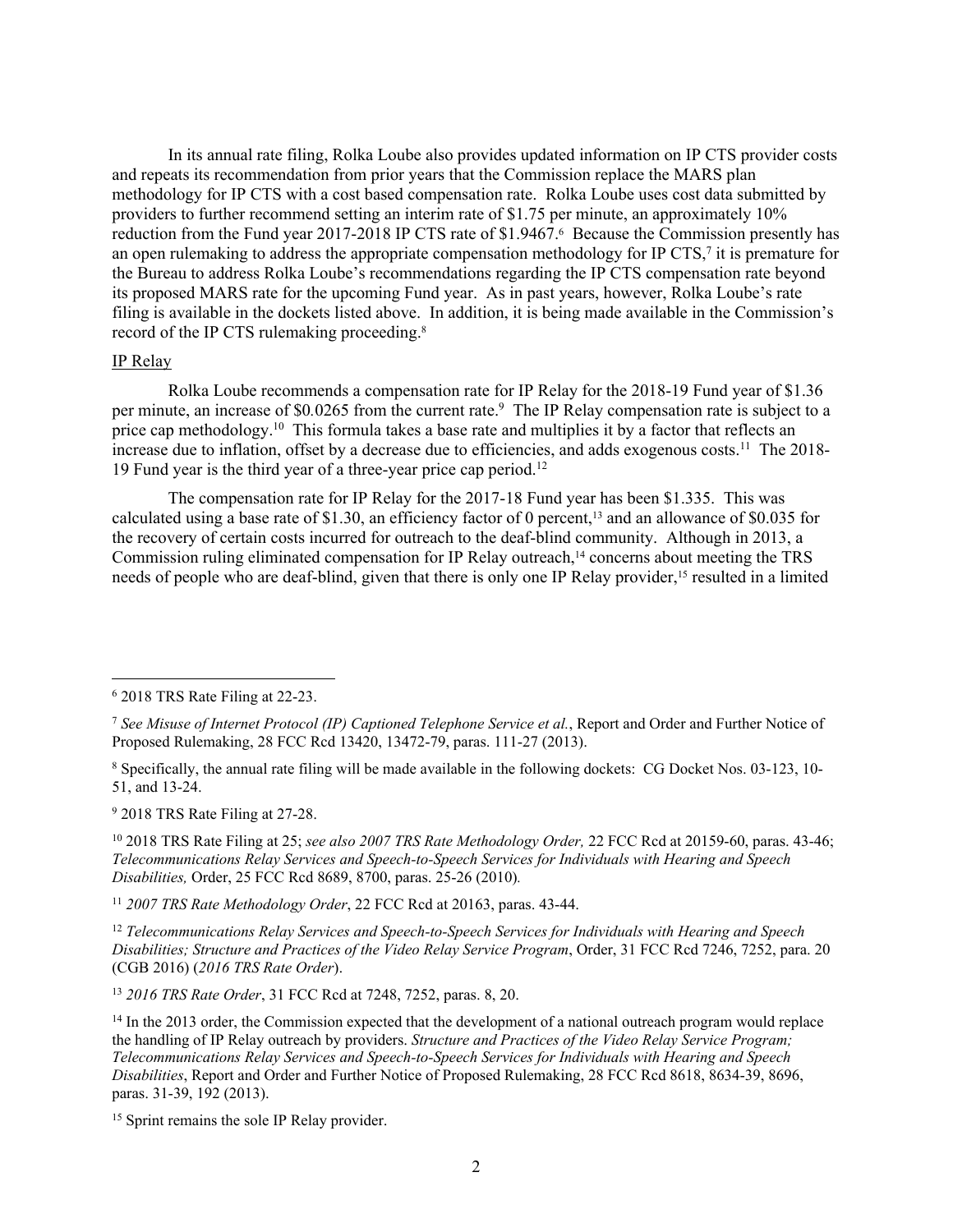waiver of this ruling for Fund years 2016-17 and 2017-18.<sup>16</sup> If a further waiver is granted, Rolka Loube recommends that the additional outreach allowance be increased to \$0.06 to take into account increased outreach costs for the deaf-blind community, bringing the total compensation rate for the 2018-19 Fund year to \$1.36 per minute, an increase of \$0*.*0265 from the current rate.<sup>17</sup> We seek comment on this recommendation.

# VRS

In the *2017 VRS Compensation Order*, the Commission adopted a tiered rate structure and set the VRS compensation rates for a four-year period, through Fund year 2020-21.18 The rates established by the Commission for the 2018-19 Fund year for each rate tier are as follows: <sup>19</sup>

| Tier (by Minutes of Use)                                                                                   | Rate   |
|------------------------------------------------------------------------------------------------------------|--------|
| Emergent $(1^{st} 500,000$ monthly minutes) for VRS providers with<br>500,000 or fewer minutes in a month  | \$529  |
| Tier I $(1^{st} 1,000,000$ monthly minutes) for VRS providers with<br>more than 500,000 minutes in a month | \$4 82 |
| Tier II $(1,000,001)$ to 2,500,000 monthly minutes)                                                        | \$3.97 |
| Tier III (monthly minutes exceeding 2,500,000)                                                             | \$2.83 |

Therefore, we do not seek comment on the VRS compensation rate levels for Fund year 2018-19.

### Funding Requirement and Contribution Factor

Based on the VRS compensation rates established by the Commission and proposed TRS compensation rates discussed above, the projected Fund administration expenses, and the recommended reserve, the 2018 TRS Rate Filing proposes a Fund revenue requirement of \$1,622,023,716 and a carrier contribution factor of 0.03034 for the period from July 1, 2018, through June 30, 2019.<sup>20</sup> CGB seeks comment on the proposed funding requirement and carrier contribution factor. Commenters should be aware that the recommendation in the 2018 TRS Rate Filing is based on the information currently

<sup>16</sup> *Telecommunications Relay Services and Speech-to-Speech Services for Individuals with Hearing and Speech Disabilities; Structure and Practices of the Video Relay Service Program*, Order, 32 FCC Rcd 5142, 5146 (CGB 2017) (*2017 TRS Rate Order*).

<sup>17</sup> 2018 TRS Rate Filing at 27-28. In the *2017 TRS Rate Order*, to continue recovering costs for outreach to the deaf-blind community in the compensation rate for Fund year 2018-19, Sprint must file a timely request with the Commission containing detailed supporting information to justify renewal of this waiver. *Telecommunications Relay Services and Speech-to-Speech Services for Individuals with Hearing and Speech Disabilities; Structure and Practices of the Video Relay Service Program*, Order, 32 FCC Rcd 5142, 5146, n.30 (CGB 2017) (*2017 TRS Rate Order*).

<sup>18</sup> *Telecommunications Relay Services and Speech-to-Speech Services for Individuals with Hearing and Speech Disabilities; Structure and Practices of the Video Relay Service Program*, Report and Order and Order, 32 FCC Rcd 5891, 5916-24, paras. 49-64 (2017) (*2017 VRS Compensation Order*).

<sup>19</sup> *2017 VRS Compensation Order*, 32 FCC Rcd at 5922-23, paras. 60-63.

 $20$  2018 TRS Rate Filing at 7 & Exh. 2.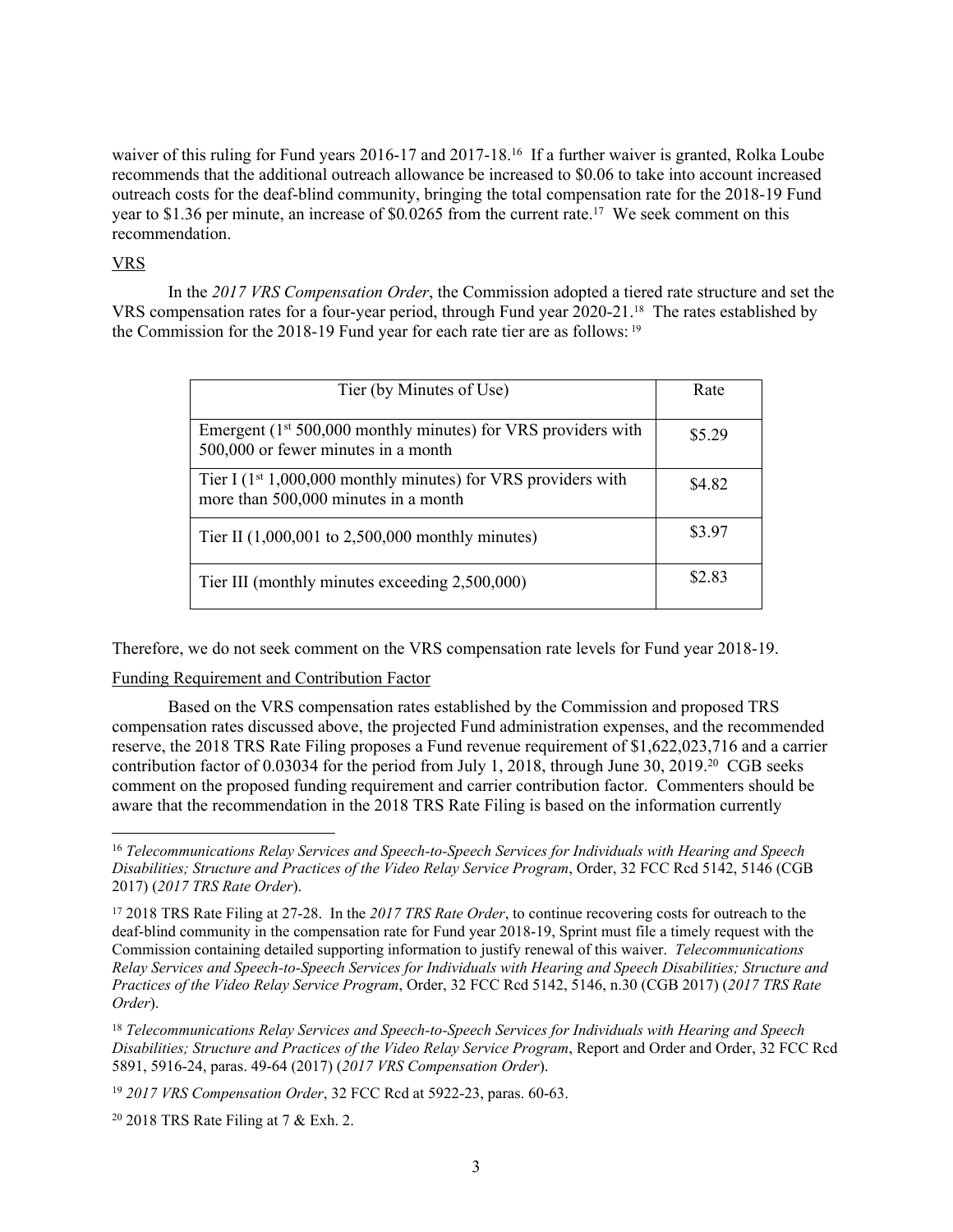available, and that Rolka Loube anticipates submitting an updated contribution factor recommendation after the issuance of this Public Notice.<sup>21</sup>

Comment is also invited on Rolka Loube's demand projections and funding requirements for the various relay services supported by the Fund, and for VRS and IP CTS in particular. To estimate the funding requirement, Rolka Loube uses projected demand and the recommended compensation rates for the various forms of TRS in the next Fund year. For VRS, the proposed funding requirement for Fund year 2018-19 is approximately \$495 million.<sup>22</sup> For IP CTS, the proposed funding requirement for Fund year 2018-19 is approximately \$998.7 million.<sup>23</sup> The provider projection for IP CTS in Fund year 2018-19 totals 501,212,040 minutes, a significant increase when compared to the provider projection of 385,610,029 minutes for the previous year.<sup>24</sup>

We also seek comment on Rolka Loube's estimates and recommendations for additional funding to cover the costs of VRS reform implementation, numbering database administration, the National Deaf-Blind Equipment Distribution Program, Fund administrator compensation, the revenue data collection agent, the Interstate TRS Fund Advisory Council, management of Fund investments, service provider audits, implementation of Office of Management and Budget Circular A-123, bankruptcy representation, and an administrator-recommended independent audit of the Fund.<sup>25</sup> Finally, we seek comment on Rolka Loube's recommendation, consistent with the practice in the past few years, to continue including a twomonth payment reserve, totaling  $$252,607,000$ , in the funding requirement for the coming year.<sup>26</sup>

Interested parties may file comments on or before **May 29, 2018**, and reply comments on or before **June 8, 2018**. All filings must reference **CG Docket Nos. 03-123 and 10-51**.Comments may be filed using the Commission's Electronic Comment Filing System (ECFS). *See* Electronic Filing of Documents in Rulemaking Proceedings, 63 FR 24121 (1998).

- Electronic Filers: Documents may be filed electronically using the Internet by accessing ECFS: <https://www.fcc.gov/ecfs/>.
- Paper Filers: Parties who choose to file by paper must file an original and one copy of each filing.
- Filings can be sent by hand or messenger delivery, by commercial overnight courier, or by first-class or overnight U.S. Postal Service mail. All filings must be addressed to the Commission's Secretary, Office of the Secretary, Federal Communications Commission.
- All hand-delivered or messenger-delivered paper filings for the Commission's Secretary must be delivered to FCC Headquarters at  $\overline{445}$  12<sup>th</sup> Street, SW, Room TW-A325, Washington, DC 20554. The filing hours are 8:00 a.m. to 7:00 p.m. All hand deliveries must be held together with rubber bands or fasteners. Any envelopes and boxes must be disposed of before entering the building.
- Commercial overnight mail (other than U.S. Postal Service Express Mail and Priority Mail) must be sent to 9050 Junction Drive, Annapolis Junction, MD 20701.
- $\bullet$  U.S. Postal Service first-class, Express, and Priority mail must be addressed to 445 12<sup>th</sup> Street, SW, Washington DC 20554.

<sup>21</sup> 2018 TRS Rate Filing at 12.

<sup>22</sup> 2018 TRS Rate Filing at Exh. 2.

<sup>23</sup> 2018 TRS Rate Filing at Exh. 2.

<sup>24</sup> 2018 TRS Rate Filing at 33.

<sup>25</sup> 2018 TRS Rate Filing at 36-39.

<sup>26</sup> 2018 TRS Rate Filing at 40-41.